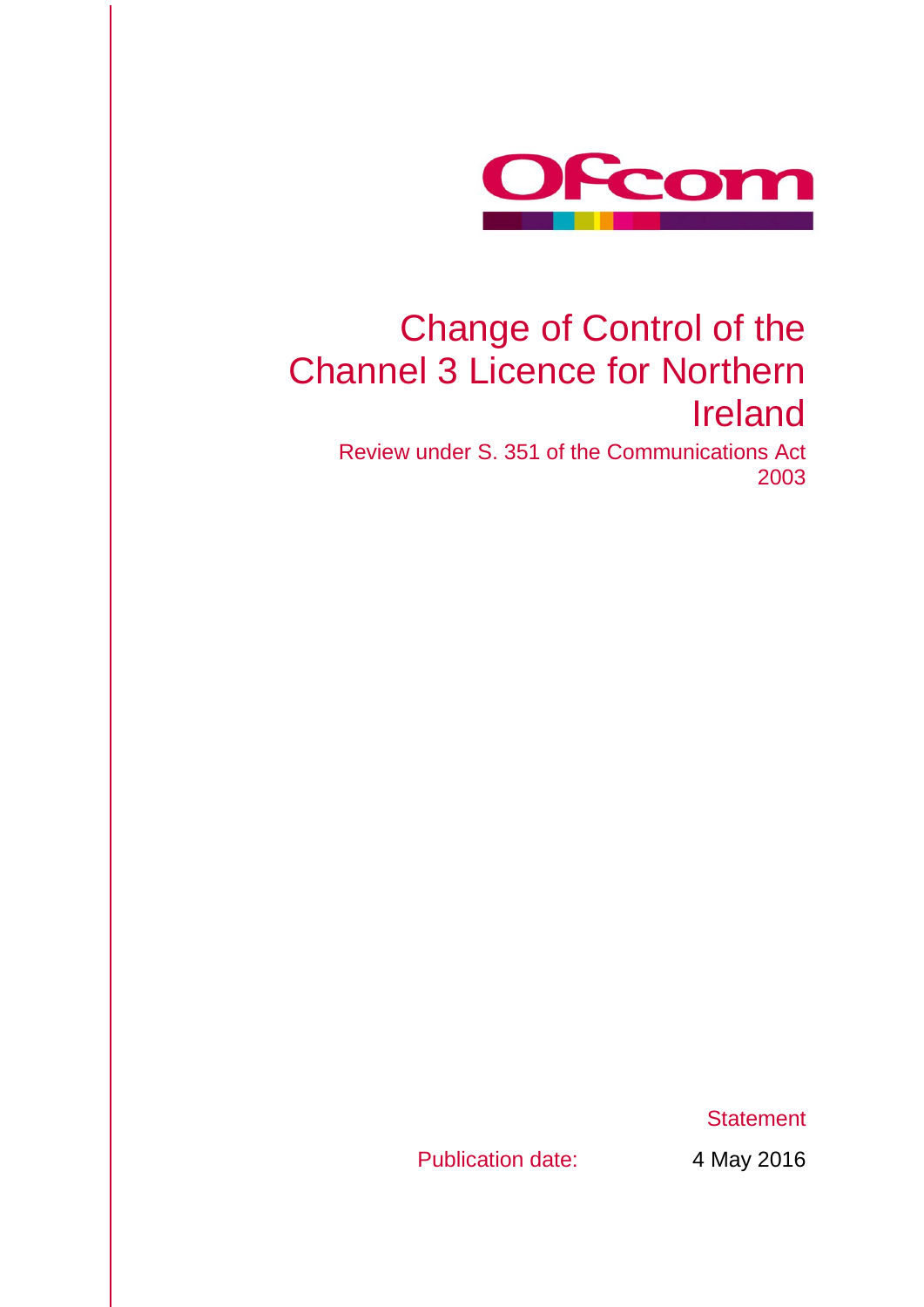# About this document

This document sets out Ofcom's review and conclusions of the change of control of the Regional Channel 3 licence for Northern Ireland following the transfer of ownership of UTV Limited ("UTV"), a subsidiary of UTV Media plc (now Wireless Group plc) to ITV Broadcasting Limited, a subsidiary of ITV plc ("ITV"). This review was initiated after Ofcom was formally notified on 26 November 2015 that a change of control would occur.

Under the Communications Act 2003 ("the Act") Ofcom is required to review the effects or likely effects of the change of control of the Regional Channel 3 licence on a number of matters set out in the Act, including the future delivery of regional programmes (broken down into regional news, current affairs and non-news programming), programmes which contribute to the regional character of the service, the proportion of regional programmes made in the region, employment in the region, and the extent to which managerial and editorial decisions are taken in the region.

As part of our review we requested information from UTV, about their performance in the year prior to the launch of our review, and ITV, about their future plans. During the course of our review we also approved a proposal from ITV to increase UTV's regional current affairs quota from 26 minutes per week to 33 minutes, and varied the licence accordingly.

We have concluded that the change of control is not likely to be prejudicial to the matters set out in the Act.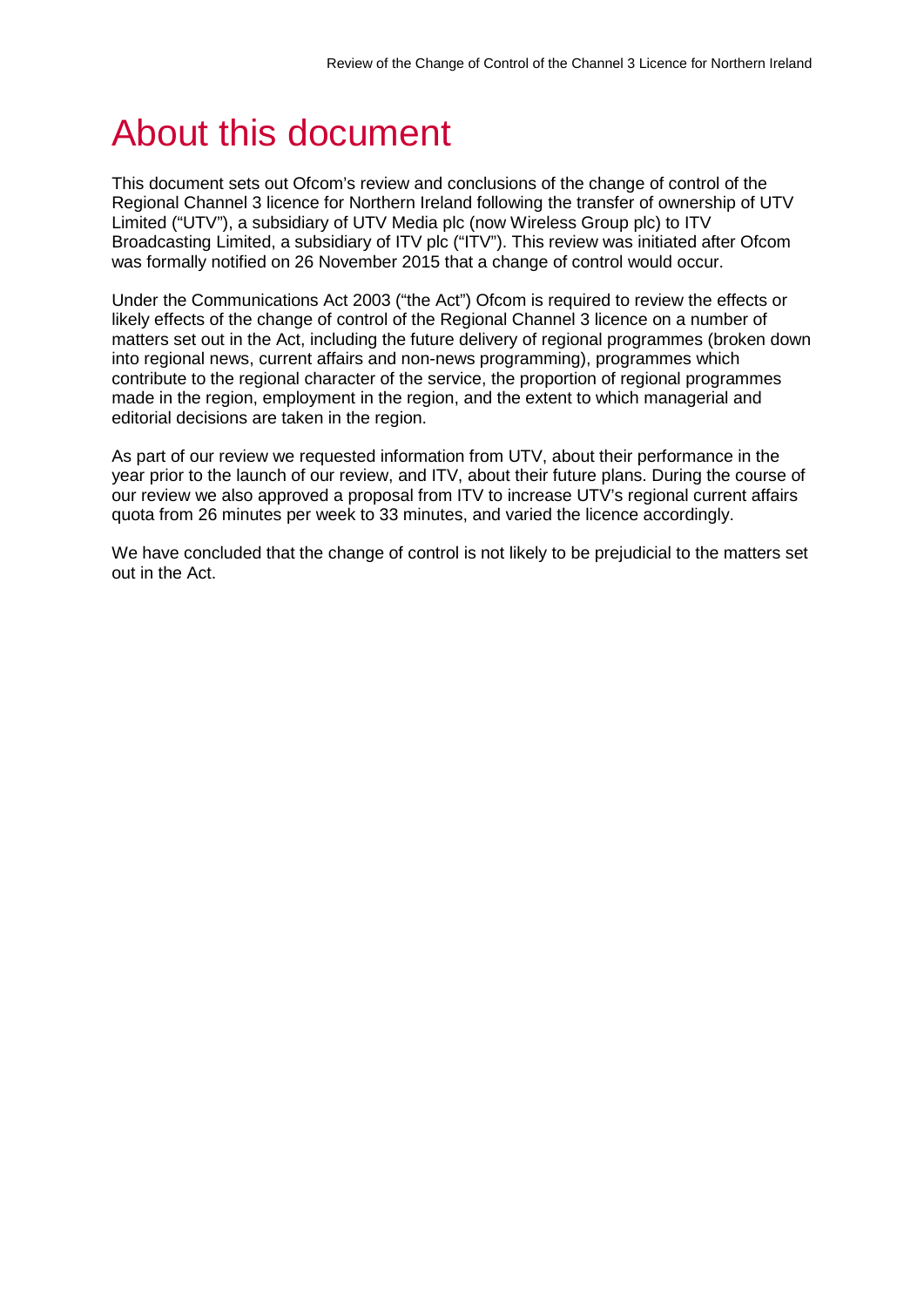# **Contents**

| Section |                                | Page |
|---------|--------------------------------|------|
|         | <b>Executive summary</b>       |      |
|         | Ofcom's review and conclusions |      |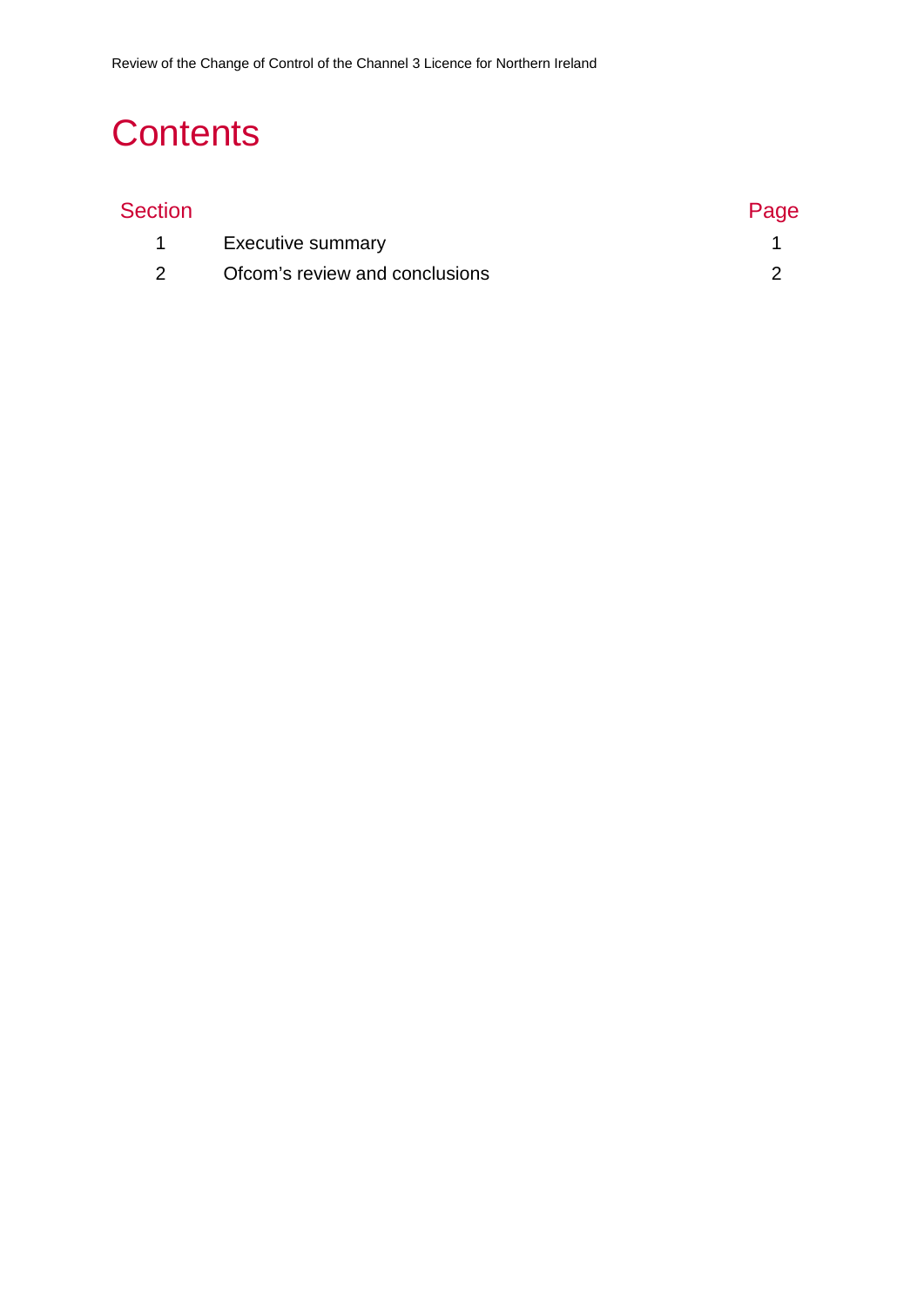## **Section 1**

# <span id="page-3-0"></span>**Executive summary**

- 1.1 In November 2015, Ofcom was formally notified about a prospective change of control of the Channel 3 Licence for Northern Ireland as a result of the acquisition of UTV Limited ("UTV"), a subsidiary of UTV Media plc, by ITV Broadcasting Limited, a subsidiary of ITV plc ("ITV"). The change of control ("CoC") formally took place on 29 February 2016.
- 1.2 Under the Communications Act 2003 ("the Act") Ofcom is required to review the effects or likely effects of the change of control of the regional Channel 3 licence on a number of matters set out in the Act, including the future delivery of regional programmes, programmes which contribute to the regional character of the service, the future delivery of network programmes, the proportion of regional programmes made in the region, employment in the region, and the extent to which managerial and editorial decisions are taken in the region.
- 1.3 As part of our review, we requested information from UTV about their performance in the year prior to the launch of our review ('the benchmark period'), and ITV, about their future plans in relation to the matters set out in the Act.
- 1.4 Our analysis in Section 2 shows that UTV notably over-delivered against its regional current affairs quota and, to a lesser extent, its regional news quota. Our review has considered carefully whether the change of control might be prejudicial to the future delivery of these important genres given the current levels of output are not guaranteed by quotas.
- 1.5 ITV told us that it has no intention to make any significant changes to either the volume or the quality of UTV's output across each genre. It argued against increasing UTV's regional news quota, suggesting over-delivery was largely due to the need to have a margin of scheduling safety against the licence requirements. ITV often overdelivers against the regional news requirements placed on many of the licences it controls.
- 1.6 ITV recognised the importance of regional current affairs to viewers in Northern Ireland and, noting the levels of historic over-delivery, voluntarily proposed a change in the current affairs element of UTV's non-news quota, from 26 minutes to 33 minutes per week. We accepted ITV's proposal and varied the licence accordingly.
- 1.7 We believe that the base level of provision secured by the regional news and the revised regional current affairs quotas ensure a high level of provision but allow the licence holder flexibility to meet audience needs. As such, we do not believe the change of control to be prejudicial in relation to these matters.
- 1.8 With respect to the other matters that Ofcom is required to consider in its review, ITV already provides the network programming that meets UTV's licence commitments, including original programming, and national and international news and current affairs. This will not change as a result of the change of control and as such is not prejudicial. We have not found any evidence that the change of control is likely to be prejudicial in any of the other areas considered during our review. We are therefore not proposing to vary the UTV licence as a result of this review.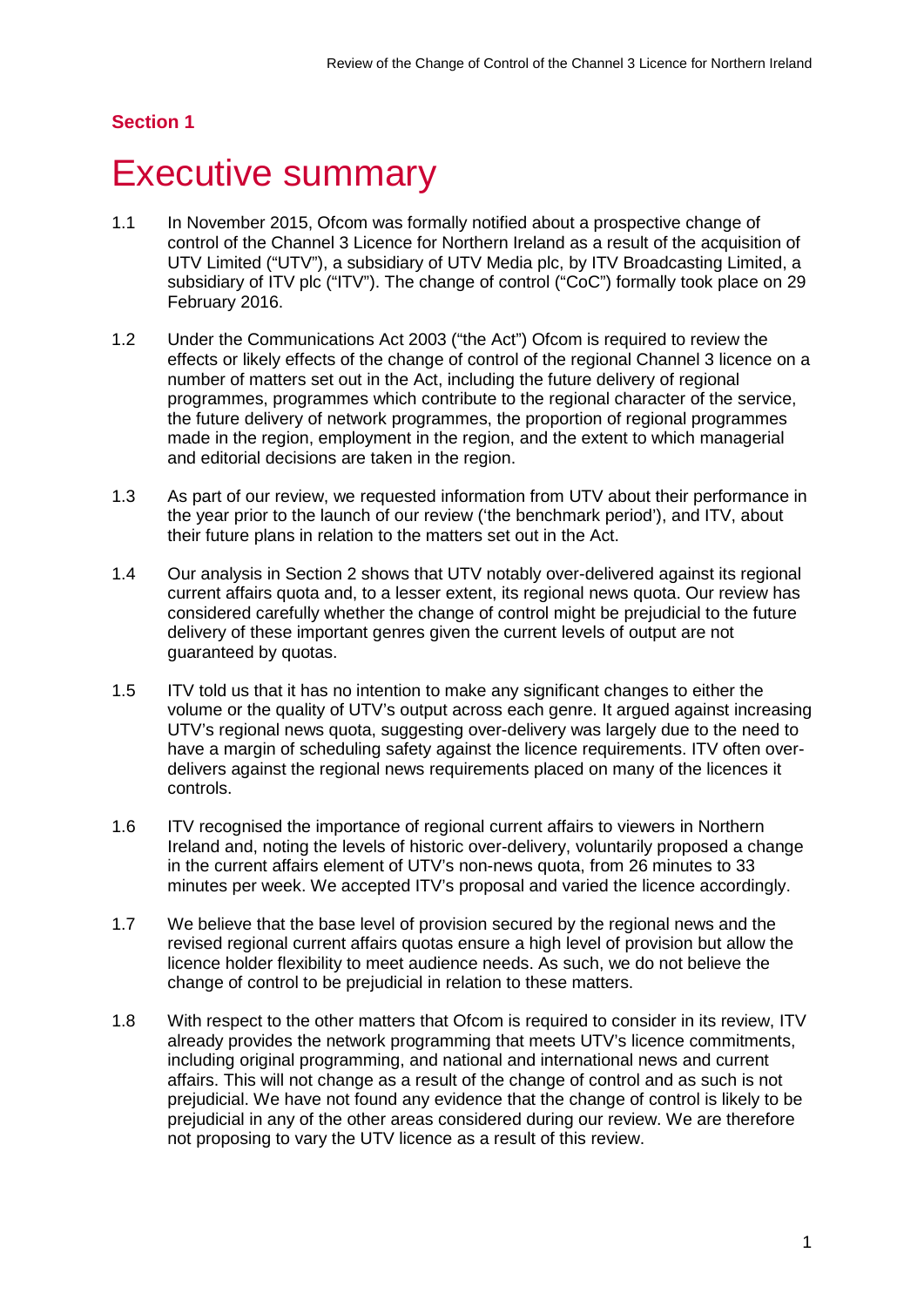# **Section 2**

# <span id="page-4-0"></span>Ofcom's review and conclusions

## **Introduction**

- 2.1 Since its launch in 1959, UTV Media plc (now Wireless Group plc) has operated the Channel 3 licence for Northern Ireland. It has built a strong reputation with audiences, providing a wide range of local programming including news and current affairs.
- 2.2 Ofcom was informed in November 2015 that a change of control would occur in respect to the Channel 3 licence for Northern Ireland ("the UTV licence"), as a result of a proposed acquisition by ITV of UTV Ltd, UTV Media plc's television business. This triggered a CoC review under Section 351 of the Act.
- 2.3 Ofcom has now completed its review. As part of our review we requested information from UTV, about their performance in the year prior to the launch of our review, and ITV, about their future plans. This document constitutes the report of this review, which Ofcom is required to publish under the Act.

# **Relevant legislation**

- 2.4 In accordance with Condition 24(1) of the Northern Ireland Regional Channel 3 licence<sup>[1](#page-4-1)</sup>, Ofcom was formally notified on 26 November 2015 that a change of control was to take place as a result of the acquisition of UTV by ITV.
- 2.5 Section 351 of the Act requires Ofcom to review "the effects or likely effects" of any relevant change of control on the Regional Channel 3 licence on the matters listed in subsections 351(4) - (7) of the Act. These include: the future delivery of network programmes, regional programmes, programmes which contribute to the regional character of the service, the proportion of regional programmes made in the region, employment in the region, and the extent to which managerial and editorial decisions are taken in the region.
- 2.6 Under Section 352 of the Act, if it appears to Ofcom that the relevant change of control would be prejudicial to one or more of the matters mentioned in subsections (4) to (6), Ofcom must vary the Regional Channel 3 licence in accordance with Section 352(2) of the Act. In addition, under Section 352 of the Act, if it appears to Ofcom that the relevant change of control would be prejudicial to matters mentioned in subsection (7), Ofcom may vary the Regional Channel 3 licence in accordance with Section 352(3) of the Act.
- 2.7 Ofcom will not serve a notice of variation under Section 352 unless it has given the licensee on whom it is served a reasonable opportunity to make representations on any proposed licence variations.
- 2.8 Section 352(5) of the Act further specifies that a licence cannot be varied in accordance with the above unless the proposed new condition would have been

<span id="page-4-1"></span> $1$  The UTV licence applying at the time of the notification of the Change of Control is available at the following link: [http://licensing.ofcom.org.uk/binaries/tv/itv/ulster/utv-notice-of-variation-no14.pdf;](http://licensing.ofcom.org.uk/binaries/tv/itv/ulster/utv-notice-of-variation-no14.pdf) the schedule is available here: [http://licensing.ofcom.org.uk/binaries/tv/itv/ulster/utv-attachment-to](http://licensing.ofcom.org.uk/binaries/tv/itv/ulster/utv-attachment-to-variation-no.14.pdf)[variation-no.14.pdf](http://licensing.ofcom.org.uk/binaries/tv/itv/ulster/utv-attachment-to-variation-no.14.pdf)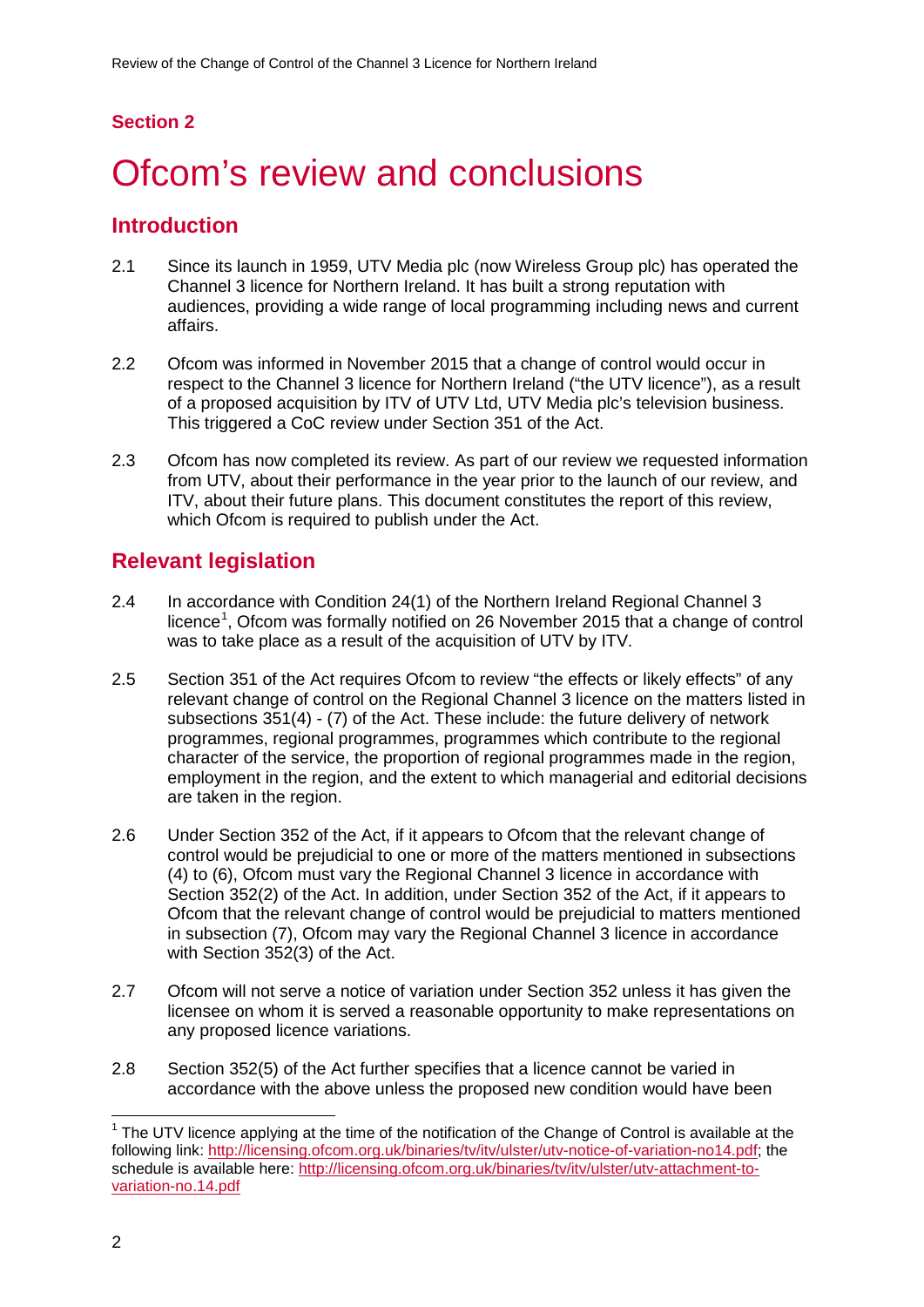satisfied by the licence holder throughout the twelve months immediately before the date of the relevant change of control or, if earlier, the date on which Ofcom exercise its powers under Section 352.

2.9 Ofcom carried out a review of this change of control in accordance with the Act. This document constitutes the report of this review, which Ofcom is required to publish under Section 351(9) of the Act.

# **Response to Ofcom's information request and licence variation**

2.10 We sent an information request to UTV, asking for levels of delivery of the specified matters (set out below) in the previous 12 months, and ITV, asking for the intended delivery levels following the change of control. For this purpose, Ofcom has taken the year 1 December 2014 to 30 November 2015 as the benchmark period.

### **Level and nature of the provision of network programming**

- 2.11 Section 351(4) of the Act requires Ofcom to consider the likely effect of the change of control on the level of provision – in peak-time and non-peak-time hours – of original programming, news programmes and current affairs programmes.
- 2.12 Section 351(5) of the Act, requires Ofcom to consider the likely effect of the change of control on the level and range of provision of programmes made outside the M25 area; and the extent of the expenditure referable to programme production at different production centres outside the M25 area and the range of such production centres to which that expenditure is referable.
- 2.13 UTV complies with these requirements by broadcasting network programming controlled by ITV<sup>[2](#page-5-0)</sup>. As such, compliance with these quotas will not be affected by the change of control. ITV has confirmed to Ofcom that it "will continue to provide the same level of network programming available to UTV following the change of control".

### **Level and nature of the provision of regional programming**

2.14 This section discusses our assessment of the impact of the change of control on the level of provision of regional programmes on UTV, which Ofcom is required to consider under Section 351 (6) and (7) the Act.

#### Quality and range of regional programmes and other programmes which contribute to the regional character of the service

- 2.15 Sub-sections 351(6)(a) and (b) of the Act require Ofcom to consider the likely effect of the change of control on the quality and range of regional programmes included in the service and of other programmes which contribute to the regional character of the service.
- 2.16 In its submission, ITV stated that it:

"…has no intention to make any significant changes to either the volume or the quality of UTV's output across each genre, and it is our ambition that

<span id="page-5-0"></span> $2$  Under the Networking Arrangements currently in force, ITV is solely responsible for devising a network schedule (see: Ofcom, *Channel 3 networking arrangements: 2015 Review*, 28 September 2015 [\(http://stakeholders.ofcom.org.uk/broadcasting/tv/channel-3-review2015/\)](http://stakeholders.ofcom.org.uk/broadcasting/tv/channel-3-review2015/)).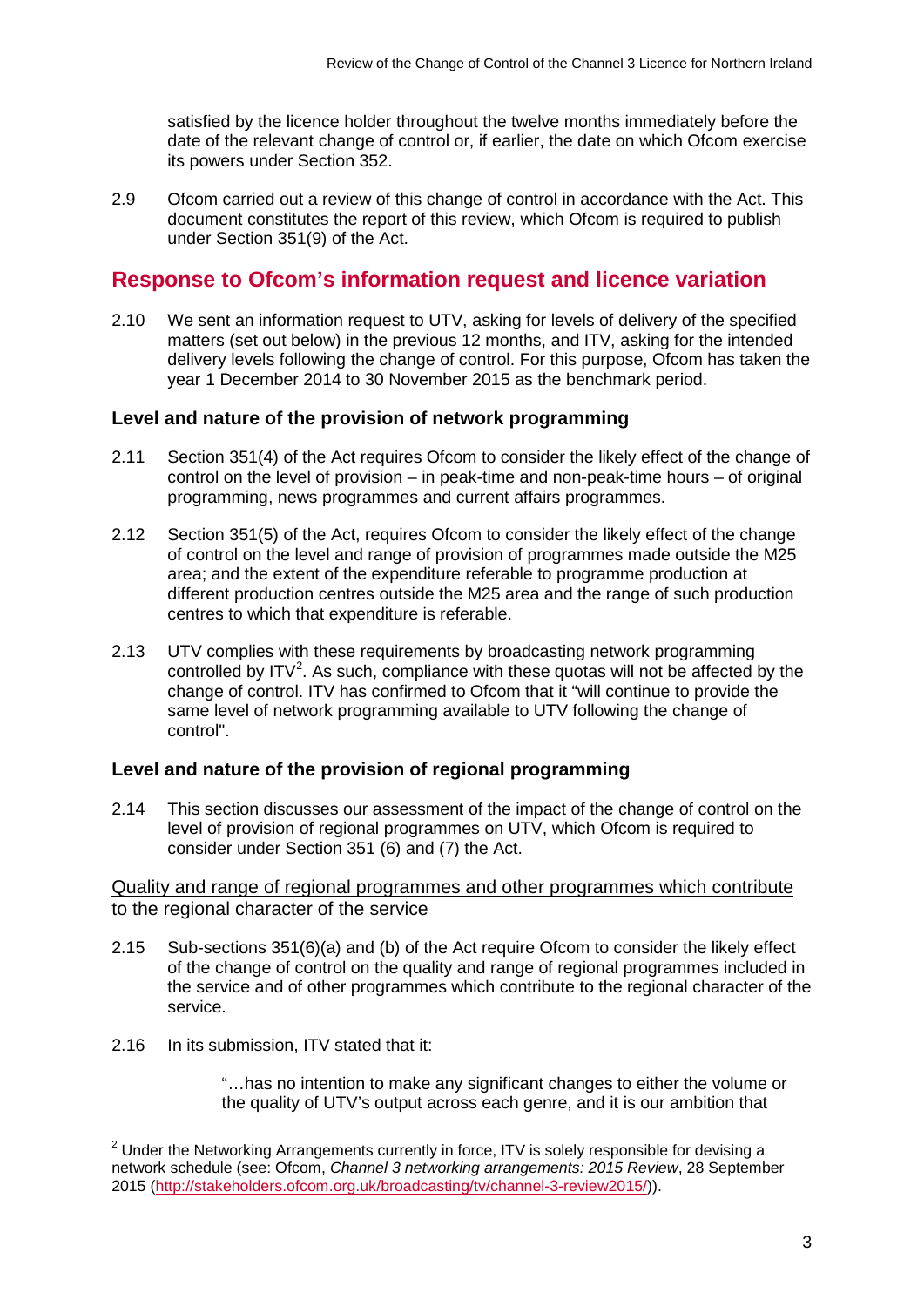viewers will be able to discern very little difference in what they see on screen after the acquisition is completed."

2.17 We consider that ITV will have similar incentives to UTV to appeal to viewers in Northern Ireland, which is likely to result in the provision of a range of high quality regional programmes. Therefore, we do not consider the change of control to be prejudicial in relation to this matter.

#### Provision of programmes made available to the nationwide Channel 3 service

- 2.18 Section 351(6(c)) of the Act requires Ofcom to consider the likely effect of the change of control on the quality and range of programmes made available by the licence holder for the purpose of inclusion in the nationwide Channel 3 service.
- 2.19 In the benchmark period, none of the regional programmes shown on UTV was shown on the nationwide Channel 3 network. Therefore, Ofcom considers that the change of control would not be prejudicial in relation to the provision of programmes made available to the nationwide Channel 3 service.

The level of provision of (i) regional programmes and (ii) to programmes which contribute to the regional character of the service

- 2.20 Sub-sections 351(7)(a)(i) of the Act require Ofcom to consider the likely effect of the change of control on the amount of time given, in the programmes included in the service, to regional programmes.
- 2.21 The table below shows the level of provision of these programmes on UTV during the benchmark period, as compared with the relevant licence requirements which UTV was subject to at the time of the formal notification to Ofcom regarding the change of control.

|                                | <b>Licence</b><br>requirement<br>(weekly<br>average,<br>$hh$ : $mm$ ) | <b>Delivery by UTV during</b><br>the benchmark period<br>(weekly average,<br>hh:mm) | <b>Variance</b> |
|--------------------------------|-----------------------------------------------------------------------|-------------------------------------------------------------------------------------|-----------------|
| $N$ ews <sup>3</sup>           | 03:50                                                                 | 04:16                                                                               | $+00:26 (+11%)$ |
| <b>Other</b>                   | 02.OO                                                                 | 02.05                                                                               | $+00:05 (+4%)$  |
| (of which, current<br>affairs) | 00 <sup>.</sup> 26                                                    | 00:51                                                                               | $+00:25 (+96%)$ |

#### **Table 1 – UTV's delivery against its regional programming requirement during the benchmark period**

2.22 As Table 1 shows, during the benchmark period UTV notably over-delivered against its regional current affairs quota and, to a lesser extent, its regional news quota.

<span id="page-6-0"></span> $3$  The UTV licence specifies that UTV must provide a weekly average of 4 hours of regional news when averaged over a calendar year *excluding* Bank Holidays and the Christmas Period. Instead, when averaged over a full calendar year which *includes* Bank Holidays and Christmas, the regional news quota is 3 hours and 50 minutes. (see: Ofcom, *Ulster Regional Channel 3 Licence*, *Annex Part 1 to the Schedule, Section 7*). All the data on UTV's provision against its regional news quota used in this note is based on a full calendar year which *includes* Bank Holidays and Christmas.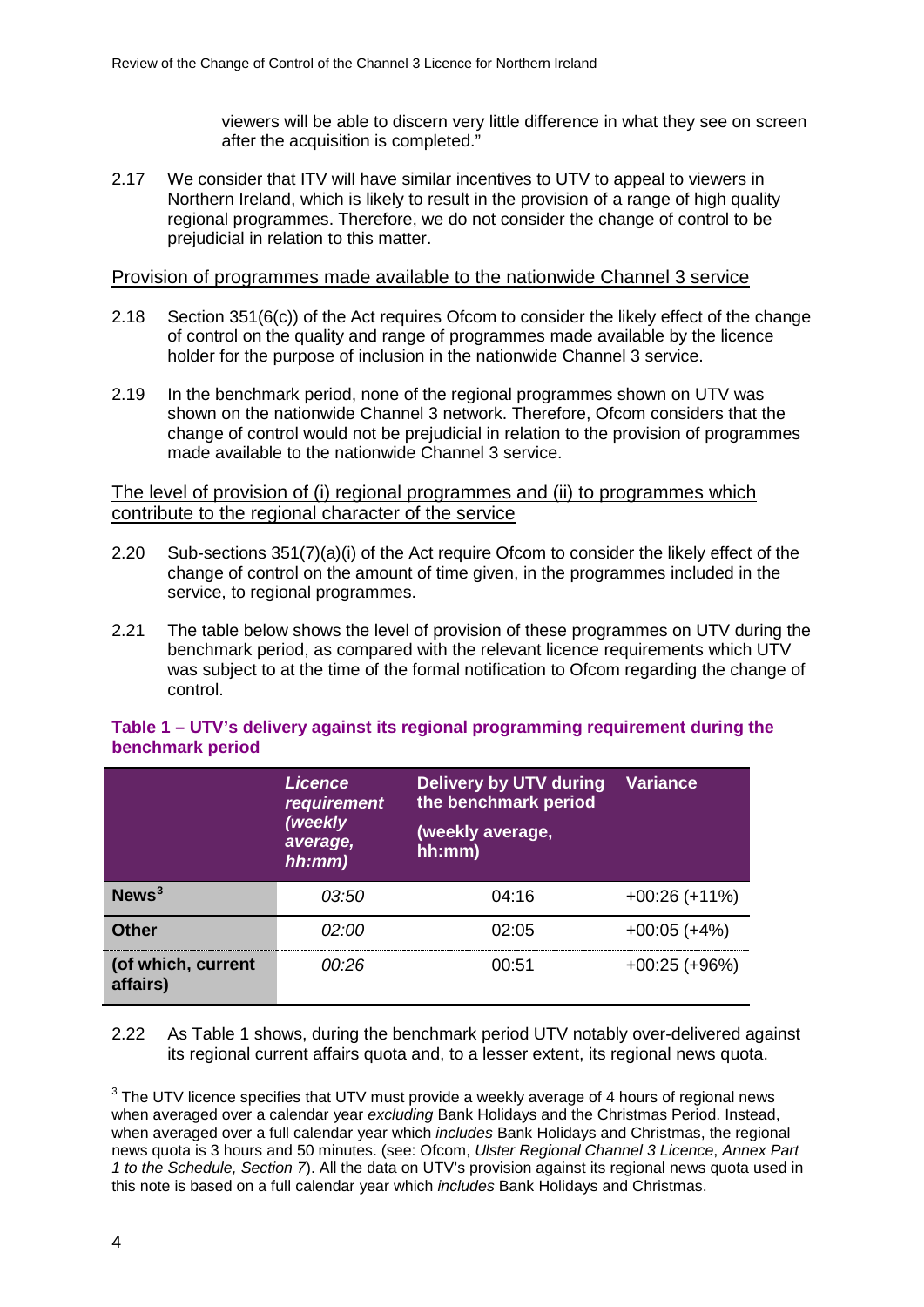- 2.23 Ofcom's Advisory Committee for Northern Ireland ("ACNI") advised that UTV's news and current affairs output is highly valued by audiences. Our review has considered carefully whether the change of control might be prejudicial to the future delivery of these important genres given the current levels of output are not guaranteed by quotas.
- 2.24 In assessing whether the change of control might be prejudicial we considered:
	- a) whether the over-delivery in the benchmark period was part of a longer-term trend or potentially a single period with unusually high levels of output. In the event that the delivery against quotas in the benchmark period was simply an anomaly, a reduction to 'normal' levels might not be prejudicial;
	- b) the factors influencing UTV's historic approach, possible future commercial incentives on ITV and its plans for the future.

#### *The long term trend*

2.25 The chart at Figure 1 shows UTV's level of provision of regional news in the benchmark period and in the five previous years, against its licence requirement. It shows that UTV has consistently over-delivered against its regional news quota.



#### **Figure 1 - Average weekly provision of regional news on UTV, 2010-Nov 2015**

2.26 Figure 2 below shows that UTV has also regularly over-delivered against its regional

#### **Weekly average (hh:mm)**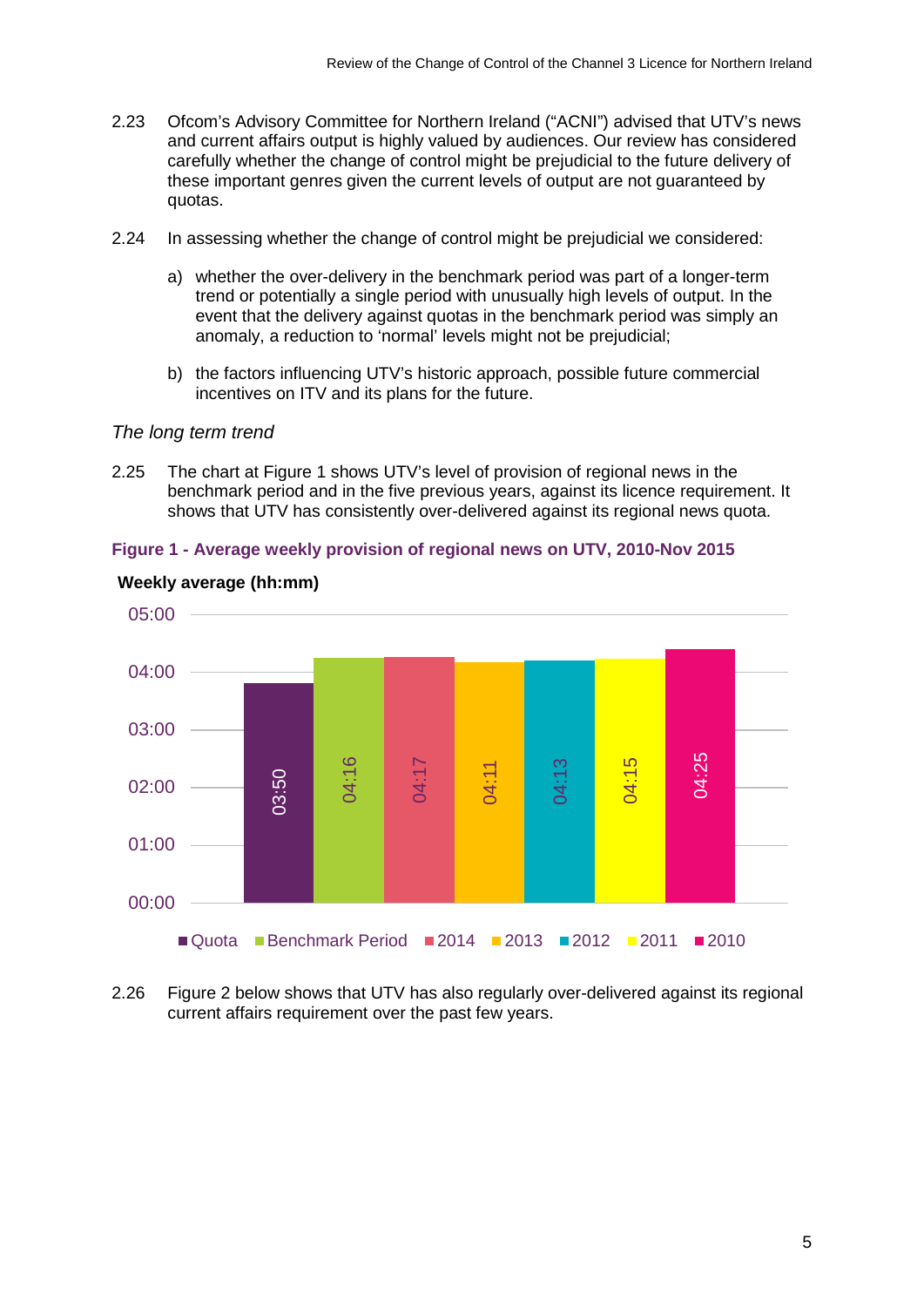**Figure 2 - Average weekly provision of regional current affairs on UTV, 2010-Nov 2015**



## **Weekly average (hh:mm)**

- 2.27 Specifically, between 2010 and November 2015, the amount of regional current affairs shown on UTV has been between 10 and 34 minutes higher than the 26 minute quota (38% and 131% higher respectively).
- 2.28 Given the over-delivery in the benchmark period is part of a long-term trend as evidenced by the data in the chart at Figure 2 above – we consider why this might be occurring.

### *Likely future delivery*

#### *Minimum output guaranteed by quotas*

2.29 Throughout our review ITV has been keen to emphasise its commitment to the continued provision of news and current affairs. In its initial letter it stated that:

> "ITV plc has no intention to make any significant changes to either the volume or the quality of UTV's output across each genre […]. We are, of course, fully committed to meeting our licence obligations, and in practice we expect to operate at very similar levels at present."

#### *Licence variation*

- 2.30 Quotas in Channel 3 licences provide an important guaranteed minimum level of news and current affairs output. ITV recognised the importance of regional current affairs to viewers in Northern Ireland and, noting the levels of historic over-delivery, voluntarily proposed a change in the current affairs element of UTV's non-news quota, from 26 minutes to 33 minutes per week.
- 2.31 Ofcom noted that such variation would bring the regional current affairs quota for the Channel 3 licence for Northern Ireland in line with the regional current affairs quotas in the Scottish licences (33 minutes) and slightly below that in the Wales licence (47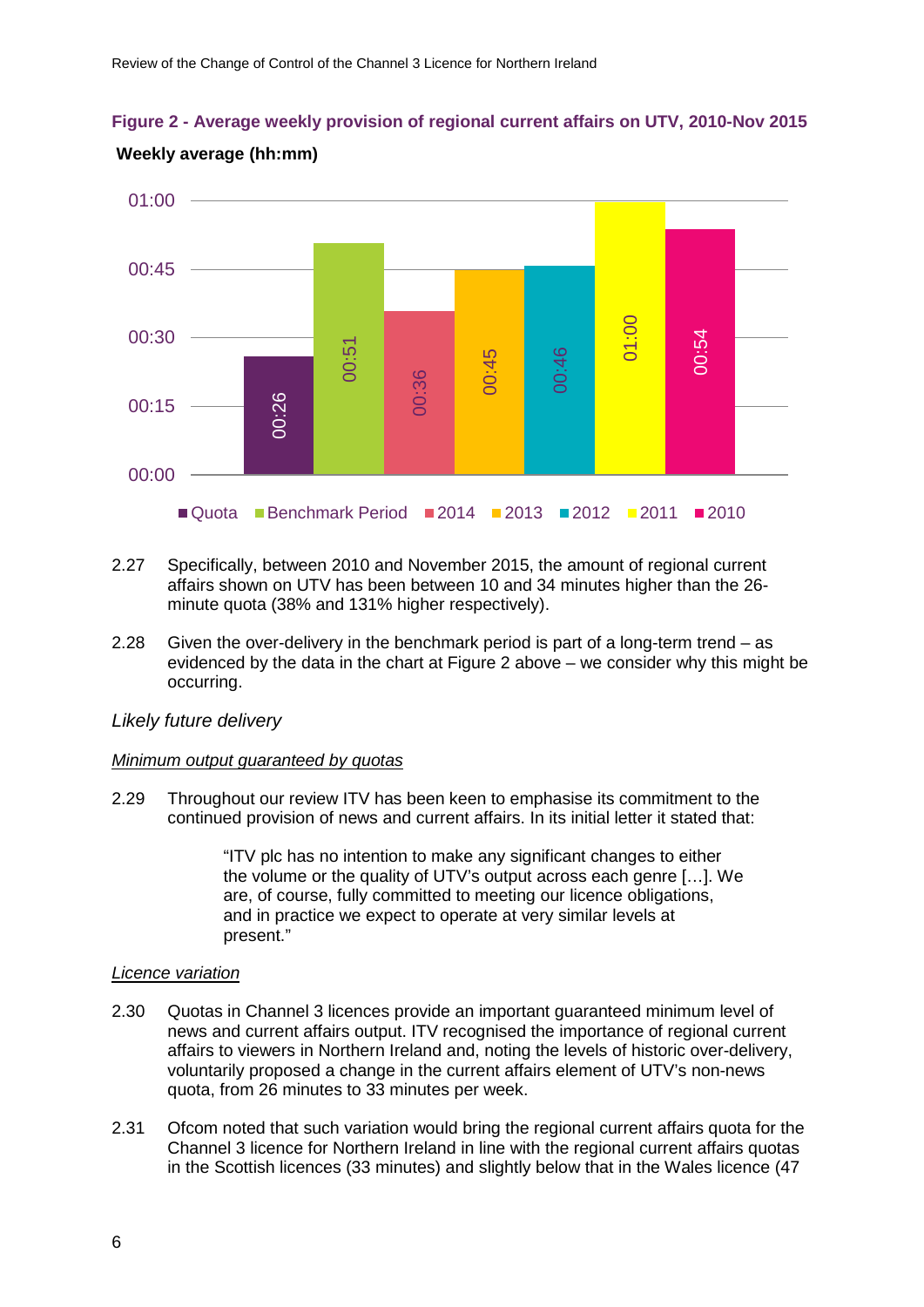minutes). Ofcom welcomed this commitment and, having given the Licensee a reasonable opportunity to make representations on the variation pursuant to section 3(4)(b) of the Broadcasting Act 1990, varied the licence accordingly by notice to the Licensee. The notice of variation was served on the licensee on  $21$  April 2016<sup>[4](#page-9-0)</sup>.

2.32 ITV did not propose to amend UTV's news quotas where they argued that, because the level of over-delivery is less pronounced, higher quotas would require higher levels of output than that delivered by UTV in order to maintain a margin of safety in the schedule (an argument explored in more detail below).

#### *Potential for provision beyond quota minimums*

- 2.33 We have also considered the extent to which ITV might continue to provide news and current affairs beyond the minimum required by its quotas. There are a number of factors that suggest ITV is likely to continue to provide a level of news and current affairs above quota levels.
- 2.34 Firstly, audiences expect Channel 3 services to cover important one-off events. In responding to this demand, channels often provide a level of output above the minimum required. Figure 1 above suggests that higher levels of regional current affairs are provided in election years (2010, 2011 and 2015). UTV explained that, in the benchmark period, about 11 minutes per week on average were devoted to regional current affairs programmes covering the 2015 General Election. This represents about 44% of the over-delivery against the regional current affairs quota in the benchmark period.
- 2.35 Secondly, there may be commercial incentives to maintain provision. ACNI advised that the success of UTV was rooted in the channel's local feel and focus, rather than the volume of output alone. It is therefore also likely that part of the over-delivery is explained by the channel's commercial strategy to appeal to local audiences. Given the importance of UTV's news and current affairs output to the overall performance of the channel it appears likely that ITV will remain incentivised commercially to deliver a strong news and current affairs package.
- 2.36 Finally, ITV argued that:

"any excess in the number of hours of regional news […] provided by UTV is largely due to the need to have a margin of scheduling safety against the licence requirements […]. This reflects ITV's own experience regional commitments, in which we try to build in a margin of safety (which is not always needed) in order to protect against any unexpected scheduling changes."

2.37 We accept that it is sensible to maintain a margin of safety in the level of provision of regional programming in order to ensure compliance. Our own analysis confirms that ITV over-delivers against the regional programming requirements placed on many of the licences it controls, as exemplified by the first three columns in Figure 2 below.

<span id="page-9-0"></span><sup>&</sup>lt;sup>4</sup> see Notice of Variation 14 at [http://licensing.ofcom.org.uk/binaries/tv/itv/ulster/utv-notice-of-variation](http://licensing.ofcom.org.uk/binaries/tv/itv/ulster/utv-notice-of-variation-no14.pdf)[no14.pdf](http://licensing.ofcom.org.uk/binaries/tv/itv/ulster/utv-notice-of-variation-no14.pdf)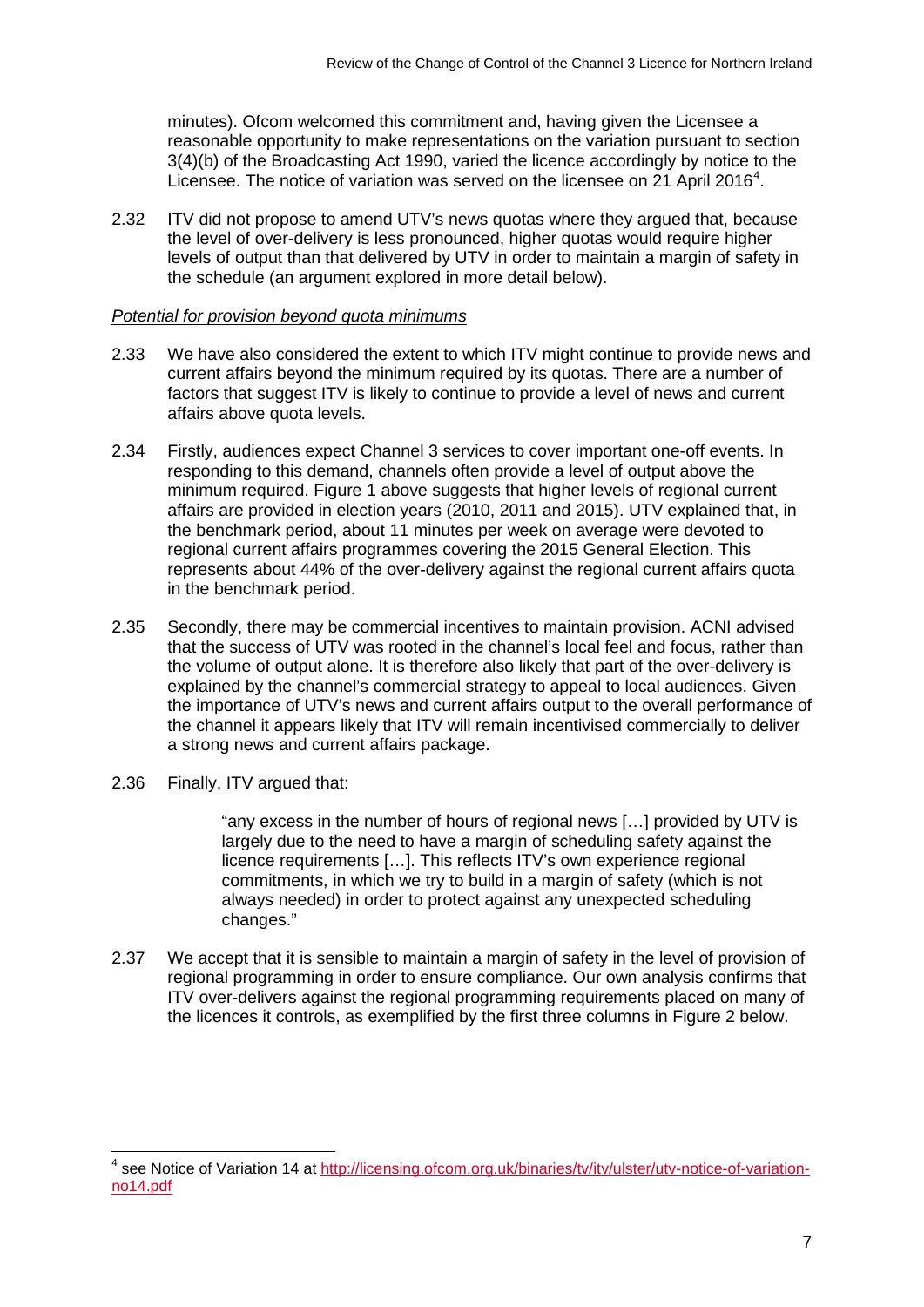



## **Weekly average (hh:mm)**

Avg Weekly Regional News Quota

- 2.38 The chart shows that in 2014 ITV over-delivered against its regional news quota on ITV Wales to a greater degree than UTV. This approach is not unique to ITV, with the level of delivery on the licences controlled by STV also comfortably above the quota levels.
- 2.39 We believe that the base level of provision secured by the news and the revised current affairs quotas are sufficient, ensuring a high level of provision but allowing the licence holder flexibility to meet audience needs. As such, we do not believe the change of control to be prejudicial in relation to these matters.
- 2.40 Section 351(7)(a)(ii) of the Act also requires Ofcom to consider the likely effect of the change of control on the amount of time allocated to programmes contributing to the regional character of the service.
- 2.41 Ofcom interprets the latter to mean locally-scheduled, part-networked programmes of regional interest shown across a sub-set of Channel 3 licences in a particular geographic area. We are not aware of any such programming shown on UTV during the benchmark period. Therefore, we do not consider that the change of control would be prejudicial in relation to this matter.

### **Proportion of regional programmes made in Northern Ireland**

- 2.42 Section 351(7(b)) of the Act requires Ofcom to consider the likely impact of the change of control on the proportion of regional programmes included in the service which are made within the area for which the service is provided (Northern Ireland, in this case).
- 2.43 In the benchmark period, 100% of the regional programming shown on UTV was made in Northern Ireland. ITV told us that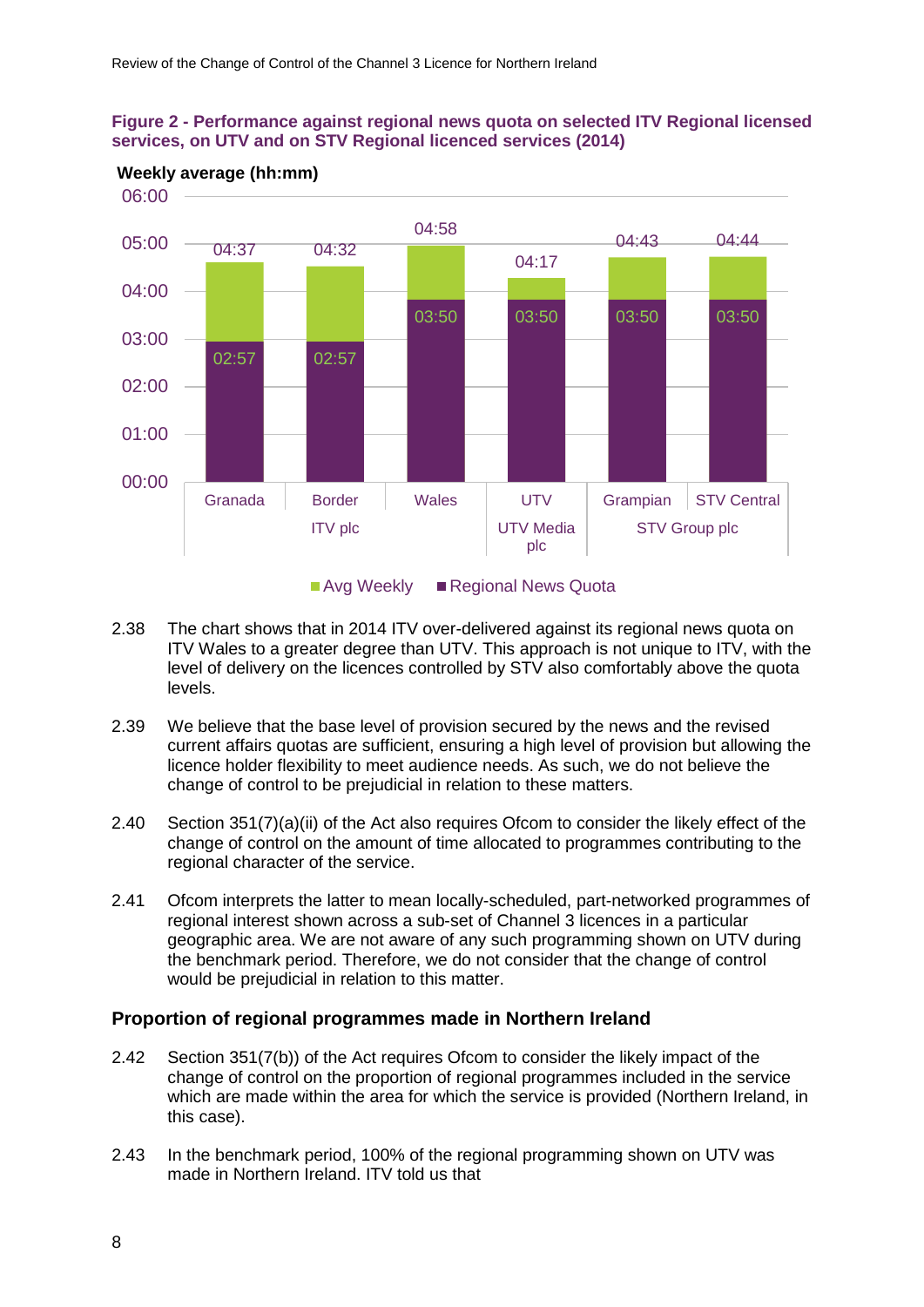"…it is our intention that the vast majority of UTV's regional programming will continue to be made in Northern Ireland, and certainly more than the minimum of 90% of programming by time."

2.44 Under the UTV licence, in each calendar year at least 90% per cent of all regional programmes broadcast by time must be made in Northern Ireland, guaranteeing a high base level of provision.

## **Employment in Northern Ireland**

- 2.45 Section 351(7(c)) of the Act requires Ofcom to consider the likely impact of the change of control on the use, in connection with the service, of the services of persons employed (whether by the licence holder or any other person) within the licensed area (Northern Ireland, in this case).
- 2.46 UTV told Ofcom<sup>[5](#page-11-0)</sup> that UTV Limited currently employs a total of 149 people in Northern Ireland, 50 of which work in news and current affairs, and that UTV frequently uses the services of freelancers.
- 2.47 Although ITV has not taken any final decisions in relation to staffing in Northern Ireland, it appears likely that ITV's plans would maintain a high level of employment in Northern Ireland. Therefore, we do not consider that the change of control would be prejudicial in relation to the use, in connection with the Channel 3 regional service, of the services of persons employed in Northern Ireland.

### **Managerial and editorial decisions in Northern Ireland**

- 2.48 Section 351(7(d)) of the Act requires Ofcom to consider the likely effect of the change of control on the extent to which managerial or editorial decisions relating to programmes to be included in the service are taken by persons so employed within the licensed area (Northern Ireland, in this case).
- 2.49 In December 2015, UTV informed Ofcom that all managerial and editorial decisions for UTV were taken by the Television Management team based in Belfast.
- 2.50 Although ITV has not taken any final decisions in relation to the operational model for UTV, it appears likely that ITV's plans would maintain the managerial and editorial presence in Belfast. Therefore, we do not consider that the change of control would be prejudicial in relation to the extent to which managerial or editorial decisions are taken by persons employed in Northern Ireland.

# **Conclusion**

- 2.51 UTV has consistently met its quotas for regional programming during the past five years, over-delivering against its news quota and substantially over-delivering against its current affairs quota. The ACNI advised us that UTV's news and current affairs output is highly valued by audiences. Our review has considered carefully whether the change of control might be prejudicial to the future delivery of these important genres given the current levels of output are not guaranteed by quotas.
- 2.52 We believe that the base level of provision secured by the current quotas are sufficient, ensuring a high level of provision but allowing the licence holder flexibility to meet audience needs. ACNI advised that the success of UTV was rooted in the

<span id="page-11-0"></span> $<sup>5</sup>$  In a letter dated 18 December 2015, prior to ITV completing the acquisition of UTV</sup>